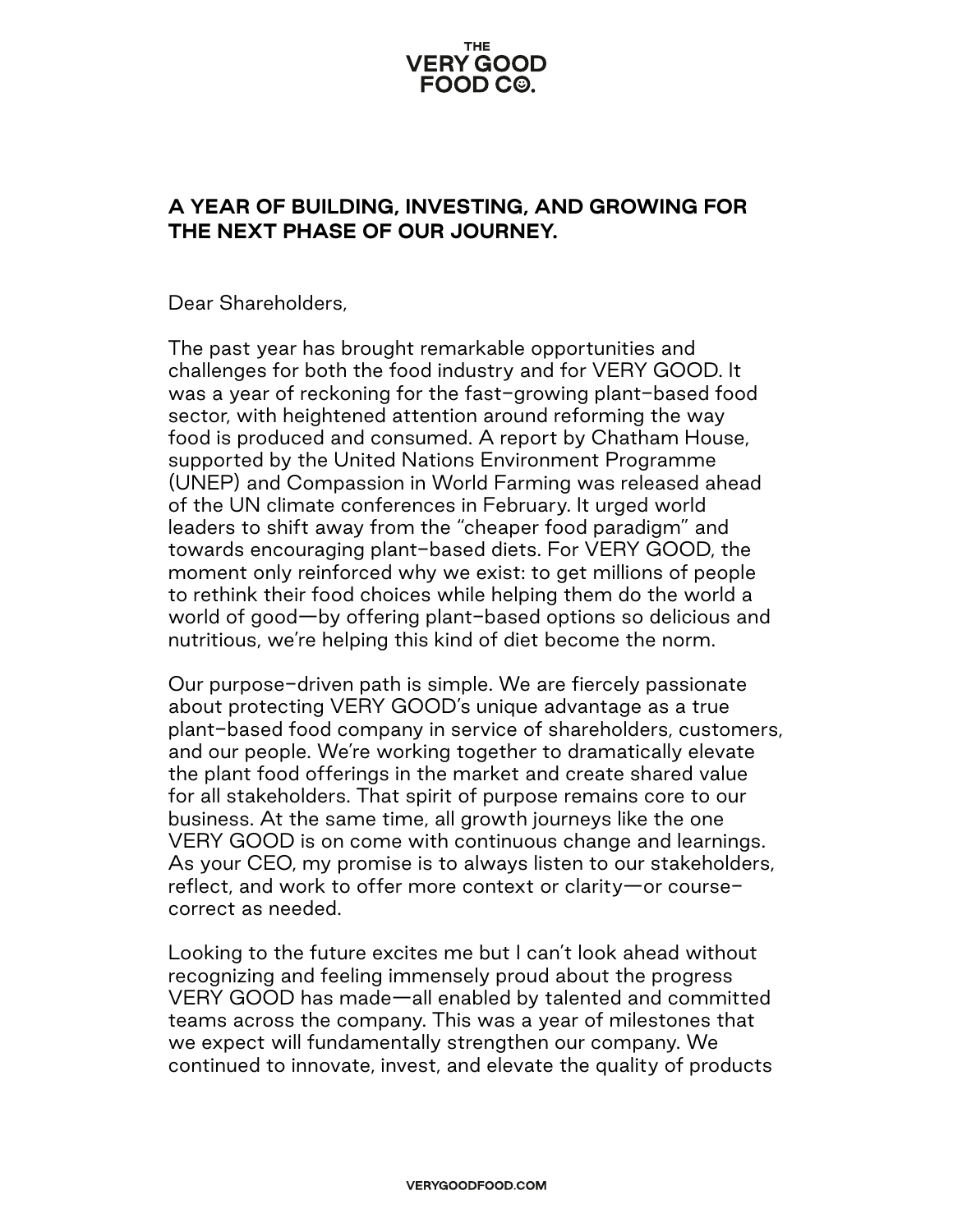

not only to win in the marketplace but also to make an impact on the overall industry. We expanded our products and market reach, we invested in our brand and our people, and we sharpened our focus across the board. We had plenty of wins, both big and small. 2021 was a foundational year in our multifaceted journey, and there were many highlights along the way.

**- Scaling production and distribution:** This past year, we proved our products can be scaled quickly through production capabilities and capacity. With a focused effort, we effectively scaled the business and unlocked results that generated triple-digit sales growth. We know that scaling in our business mainly depends on two factors: capability and capacity. We have been deliberate about putting in place a framework that we expect can sensibly scale much further in the coming year.

**- Strengthening brand awareness and consumer** 

**engagement:** The products released in the past year generated exciting media buzz coupled with top industry recognition. A key highlight is receiving a NEXTY Award for best new frozen product. The NEXTY Awards recognize outstanding new products in the natural products industry. Being recognized by the industry, early on in our journey is significant and helps to elevate our brand in the market. Beyond the success of our product launches, we believe our differentiated business model also sets us apart. Our directto-consumer e-commerce model allows us to leverage data-driven customer intelligence for future growth. Our D2C e-commerce model coupled with traditional retail/foodservice with brick and mortar creates a differentiated experience for our consumers and carves out a unique brand for us to proudly stand behind.

**- Launching new products and gaining market share:** In the past year, we launched eight new products in the market with plans to launch several more in the new year. Today, our products are available in over 1400 stores in Canada and the USA compared to a few hundred earlier this year. Based on our growth through new product launches and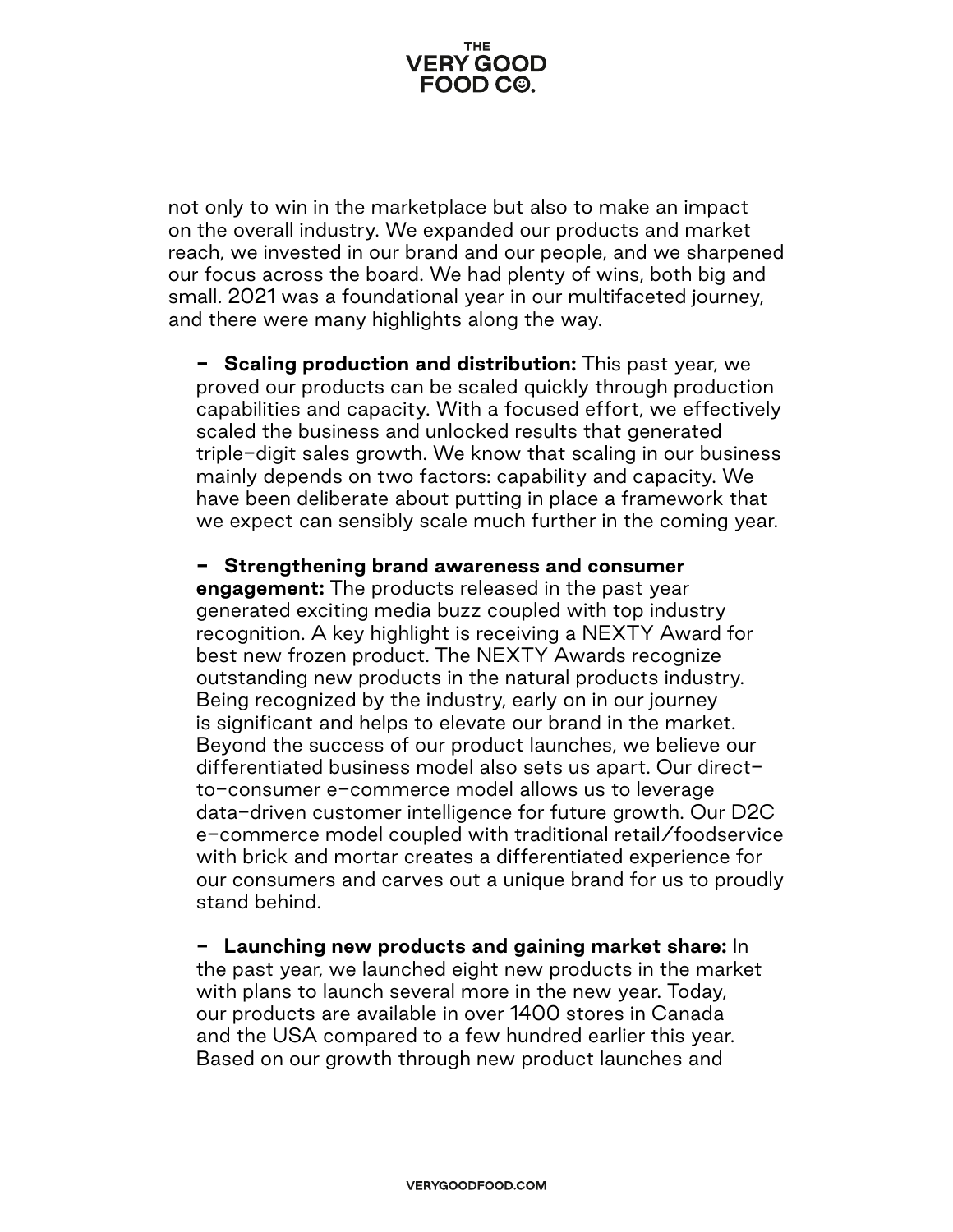

market expansion, we believe we are well-positioned to take a larger piece of the burgeoning plant-based foods market and become a key and well-recognized player. Our aspiration since day one has been to be the leader in premium plantbased products. We're not looking to only distance ourselves from the pack, but to truly distinguish ourselves as one of the world's leading high-quality plant-based food companies.

In 2021, we focused on strengthening the fundamentals and the foundation of our company—and we have a lot to be proud of so far. We have already accomplished a lot of heavy lifting and travelled hard yards, and we believe we are now stronger as a result and poised to see returns from the investments and foundation we have laid. We expect that our focus on the North American, and particularly the US market, coupled with the anticipation of some large retail listings, will strengthen our brand and footprint, allowing us to grow steadily for years to come.

Finally, I often reflect on the day we went public—a personal and professional milestone that has been made possible by the support of our shareholders and stakeholders. On the day we went public, I got my first and only tattoo, our mascot Bertie the Bean, on my forearm. It symbolizes my commitment to this company and everything we've achieved. I'm incredibly proud of our hard-working team. I am energized and remain as excited as I was on day one as we continue our path together to become one of the world's leading plant-based food companies.

As always, I thank you for your continued support and look forward to sharing more updates with you in the months to come.

MaSto

**MITCHELL SCOTT** CEO